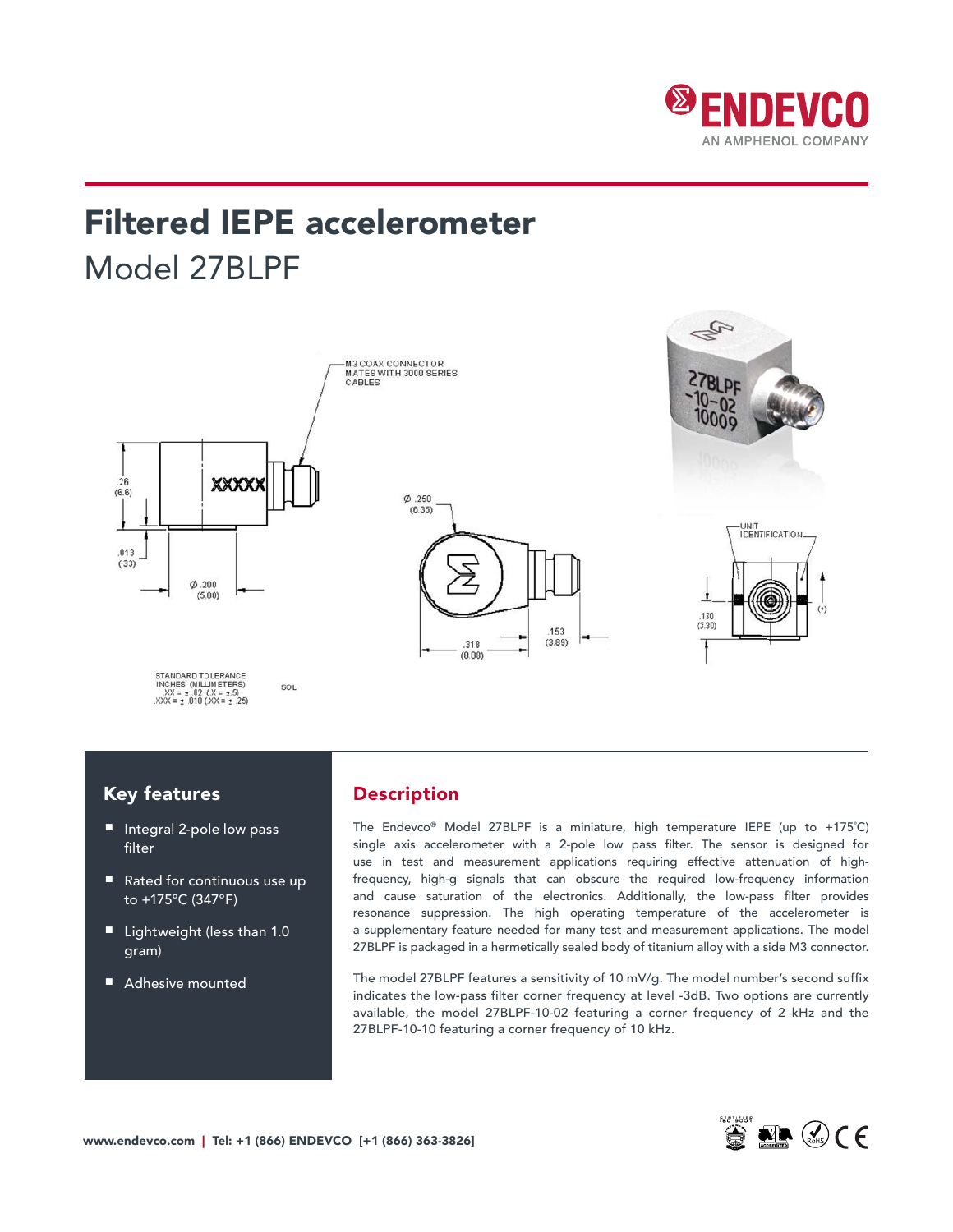## Filtered IEPE accelerometer | Model 27BLPF

The following performance specifications conform to ISA-RP-37.2 (1964) and are typical values, referenced at +75˚F (+24˚C) and 100 Hz, unless otherwise noted. Calibration data, traceable to National Insitute of Standards and Technology (NIST) is supplied.

| <b>Specifications</b>                                                           |                                      |                                   |                                                                                      |  |  |  |
|---------------------------------------------------------------------------------|--------------------------------------|-----------------------------------|--------------------------------------------------------------------------------------|--|--|--|
| <b>Dynamic characteristics</b>                                                  | <b>Units</b>                         | $-10-02$                          | $-10-10$                                                                             |  |  |  |
| Range                                                                           | g                                    |                                   | ±500                                                                                 |  |  |  |
| Voltage sensitivity                                                             |                                      |                                   |                                                                                      |  |  |  |
| Typical<br>Tolerance                                                            | mV/g<br>℅                            |                                   | 10<br>10                                                                             |  |  |  |
| Amplitude response                                                              |                                      |                                   |                                                                                      |  |  |  |
| ±5%                                                                             | Hz                                   | 2 to 1000                         | 2 to 5000                                                                            |  |  |  |
| ±1 dB                                                                           | Hz                                   | 1 to 1400                         | 1 to 7000                                                                            |  |  |  |
| Resonance frequency, minimum                                                    | Hz                                   |                                   | 45 000                                                                               |  |  |  |
| Low-pass filter corner frequency (-3 dB)                                        | kHz                                  | 2 ± 0.2                           | $10 + 1$                                                                             |  |  |  |
| Low-pass filer roll-off<br>Temperature response                                 | dB/Octave                            |                                   | 10-12.5                                                                              |  |  |  |
| Sensitivity deviation                                                           |                                      |                                   | See typical curve<br>Negative absolute value <20% at -67°F (-55°C) [ref 77°F (25°C)] |  |  |  |
| Sensitivity deviation                                                           |                                      |                                   | Positive absolute value <30% at +347°F (+175°C [ref 77°C (25°C)]                     |  |  |  |
| Transverse sensitivity                                                          | %                                    |                                   | <5                                                                                   |  |  |  |
| Amplitude linearity                                                             | %                                    |                                   | $<$ 2                                                                                |  |  |  |
| <b>Output characteristics</b>                                                   |                                      |                                   |                                                                                      |  |  |  |
| Output polarity                                                                 |                                      |                                   | Acceleration directed into base produces positive output                             |  |  |  |
| DC output bias voltage [1]                                                      | Vdc                                  |                                   | +10 to +14 at room temperature                                                       |  |  |  |
|                                                                                 |                                      |                                   | +6 to +16 over temperature range                                                     |  |  |  |
| Output connection                                                               |                                      |                                   | See connection diagram                                                               |  |  |  |
| Output impedance<br>2 mA to 3 mA                                                | Ω                                    |                                   | $300$                                                                                |  |  |  |
| 4 mA to 10 mA                                                                   | Ω                                    |                                   | < 100                                                                                |  |  |  |
| Full scale output                                                               | Vpk                                  |                                   | ±5                                                                                   |  |  |  |
| Saturation level at 5Vpk output                                                 |                                      |                                   |                                                                                      |  |  |  |
| 100 Hz                                                                          | gpk                                  | 500                               | 500                                                                                  |  |  |  |
| $1$ kHz                                                                         | gpk                                  | 500                               | 500                                                                                  |  |  |  |
| 2 kHz<br>5 kHz                                                                  | gpk                                  | $\geq 700$<br>$\geq 1000$         | 500<br>500                                                                           |  |  |  |
| 10 kHz                                                                          | gpk<br>gpk                           | $\geq 1000$                       | $\geq 700$                                                                           |  |  |  |
| 40 kHz (resonance frequency)                                                    | gpk                                  | $\geq 1000$                       | $\geq 1000$                                                                          |  |  |  |
| Noise floor                                                                     |                                      |                                   |                                                                                      |  |  |  |
| Broadband (1 Hz to 10 kHz)                                                      | mg rms                               |                                   | $\leq 8$                                                                             |  |  |  |
| Spectral:                                                                       |                                      |                                   |                                                                                      |  |  |  |
| 1 Hz<br>10Hz                                                                    | mg / $\sqrt{Hz}$<br>mg / $\sqrt{Hz}$ |                                   | $\leq$ 2<br>$\leq 0.7$                                                               |  |  |  |
| 100 Hz                                                                          | mg / $\sqrt{Hz}$                     |                                   | $\leq 0.3$                                                                           |  |  |  |
| 1 kHz                                                                           | mg / $\sqrt{Hz}$                     |                                   | $≤0.2$                                                                               |  |  |  |
| Overload recovery (2x full scale)                                               | mg µs                                |                                   | $<$ 10                                                                               |  |  |  |
| Grounding                                                                       |                                      |                                   | Signal ground connected to the case                                                  |  |  |  |
| <b>Power requirement</b>                                                        |                                      |                                   |                                                                                      |  |  |  |
| Current requirement                                                             | mA                                   |                                   | $+2$ to $+8$                                                                         |  |  |  |
| Voltage supply                                                                  | Vdc                                  |                                   | $+24$ to $+30$                                                                       |  |  |  |
| Supply noise                                                                    | mV/pk                                |                                   | < 1                                                                                  |  |  |  |
| Warm-up time (time to reach 90% of final bias)                                  | sec                                  |                                   | < 10                                                                                 |  |  |  |
| <b>Environmental characteristics</b>                                            |                                      |                                   |                                                                                      |  |  |  |
| Temperature range                                                               |                                      | -67°F to +347°F (-55°C to +175°C) |                                                                                      |  |  |  |
| Humidity                                                                        |                                      |                                   | Hermetically sealed                                                                  |  |  |  |
| Sinusoidal vibration limit (without damage)<br>Shock limit (without damage) [2] | g pk<br>g pk                         |                                   | ±1000<br>5000                                                                        |  |  |  |
| Base strain sensitivity at 250µ strain                                          | eq. g/µstrain                        |                                   | 0.13                                                                                 |  |  |  |
| Thermal transient sensitivity                                                   | eq. g pk/°F                          |                                   | 0.16                                                                                 |  |  |  |
| Electromagnetic noise (at 100 Gauss)                                            | eq. g pk/°F                          |                                   | 0.0001                                                                               |  |  |  |
| <b>Physical characteristics</b>                                                 | <b>Units</b>                         | $-10-02$                          | $-10-10$                                                                             |  |  |  |
| Dimensions                                                                      |                                      |                                   | See outline drawing                                                                  |  |  |  |
| Weight                                                                          | oz (gram)                            |                                   | 0.028(0.8)                                                                           |  |  |  |
| Case material                                                                   |                                      |                                   | Titanium alloy 6Al-4V                                                                |  |  |  |
| Connector <sup>[3]</sup>                                                        |                                      |                                   | M3 receptacle                                                                        |  |  |  |
| Mounting [4] [5]                                                                |                                      |                                   | Adhesive                                                                             |  |  |  |

www.endevco.com | Tel: +1 (866) ENDEVCO [+1 (866) 363-3826]